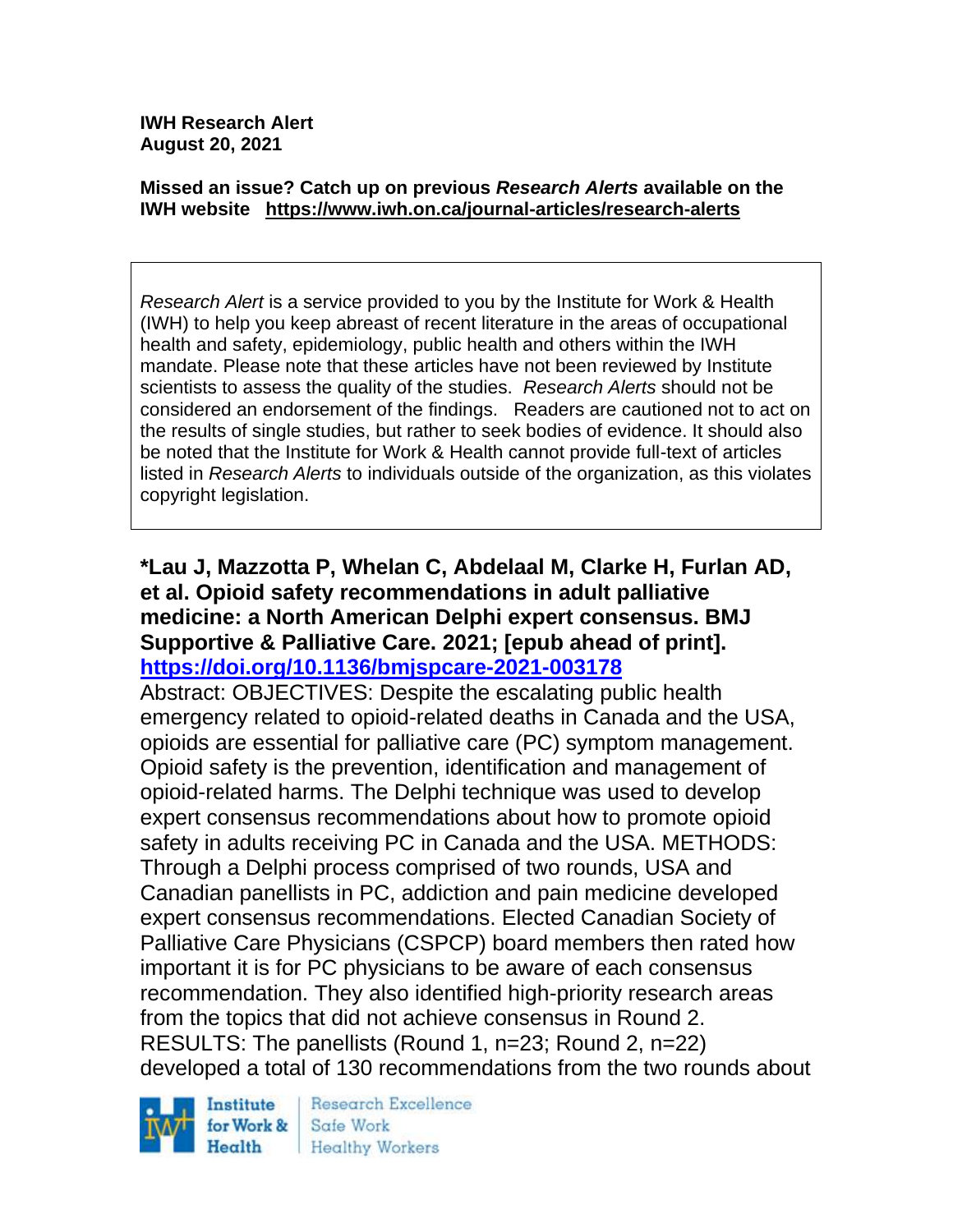the following six opioid-safety related domains: (1) General principles; (2) Measures for healthcare institution and PC training and clinical programmes; (3) Patient and caregiver assessments; (4) Prescribing practices; (5) Monitoring; and (6) Patients and caregiver education. Fifty-nine topics did not achieve consensus and were deemed potential areas of research. From these results, CSPCP identified 43 high-priority recommendations and 8 high-priority research areas. CONCLUSIONS: Urgent guidance about opioid safety is needed to address the opioid crisis. These consensus recommendations can promote safer opioid use, while recognising the importance of these medications for PC symptom management

### **\*Van Eerd D, D'Elia T, Ferron EM, Robson L, and Amick B III. Implementation of participatory organizational change in long term care to improve safety. Journal of Safety Research. 2021; 78:9-18.**

#### **<https://doi.org/10.1016/j.jsr.2021.05.002>**

Abstract: INTRODUCTION: Long Term Care (LTC) facilities are fastpaced, demanding environments placing workers at significant risk for injuries. Health and safety interventions to address hazards in LTC are challenging to implement. The study assessed a participatory organizational change intervention implementation and impacts. METHODS: This was a mixed methods implementation study with a concurrent control, conducted from 2017 to 2019 in four non-profit LTC facilities in Ontario, Canada. Study participants were managers and frontline staff. Intervention sites implemented a participatory organizational change program, control sites distributed one-page health and safety pamphlets. Program impact data were collected via Survey (self-efficacy, control over work, pain and general health) and observation (Quick Exposure Checklist). Interviews/focus groups were used to collect program implementation data. RESULTS: Participants described program impacts (hazard controls through equipment purchase/modification, practice changes, and education/training) and positive changes in culture, communication and collaboration. There was a statistically significant difference in manager self-efficacy for musculoskeletal disorder (MSD) hazards between the control and intervention sites over time but no other statistical differences were found. Key program implementation challenges included LTC hazards, staff shortage/turnover, safety

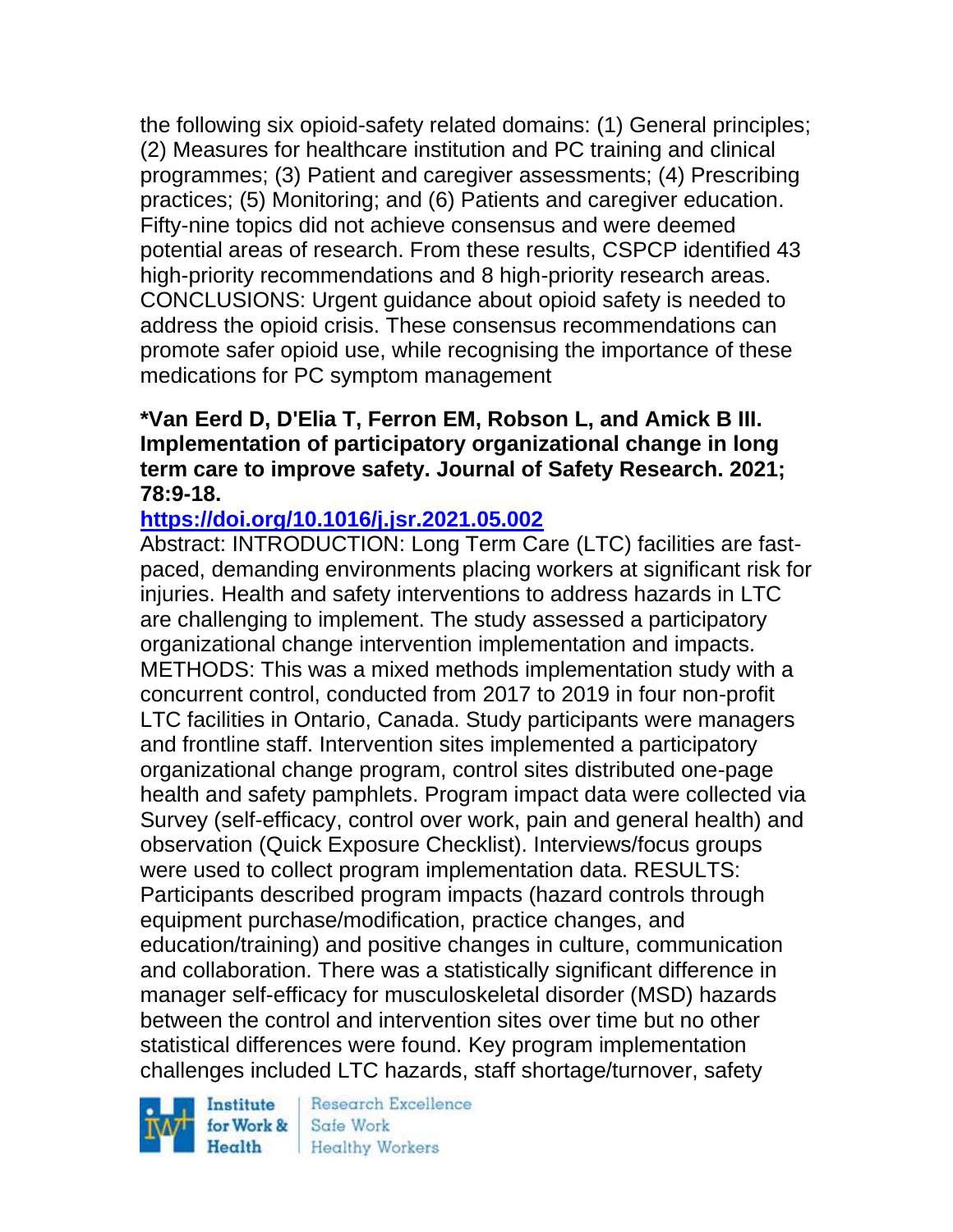culture, staff time to participate, and communication. Facilitators included frontline staff involvement during implementation, management support, focusing on a single unit, training, and involving an external program facilitator. CONCLUSION: A participatory program can have positive impacts on identifying and reducing MSD hazards. Key to success is involving frontline staff in identifying hazards and creating solutions and management encouragement on a unit working together. High turnover rates, staffing shortages, and time constraints were barriers as they are for all organizational change efforts in LTC. The implementation findings are likely applicable in any jurisdiction. Practical Application: Implementing a participatory organizational change program to reduce MSD hazards is feasible in LTC and can improve communication and aid in identification and control of hazards

#### **Argus M and Paasuke M. Effects of the COVID-19 lockdown on musculoskeletal pain, physical activity, and work environment in Estonian office workers transitioning to working from home. Work. 2021; 69(3):741-749.**

## **<https://doi.org/10.3233/WOR-210033>**

Abstract: Background: COVID-19 lockdown caused a sudden change in the work culture and environment. Objective: The aim of this study was to evaluate the impact of COVID-19 lockdown caused changes in musculoskeletal pain (MSP), physical activity (PA), workplace properties, and their in-between relationships among office workers. Methods: A total of 161 office workers (64.6%female) with a mean age of 38.2±9.5 years participated. The study was conducted as an online form. Baecke Physical Activity Questionnaire, NORDIC Questionnaire, and questions about the work environment were used. The participants were asked to describe the current situation and retrospectively the situation 3 months before. Results: We found no significant differences in the prevalence of MSP or between the mean number of body regions suffering from MSP before and during the lockdown. During the lockdown, a significant ( $p < 0.001$ ) reduction in total PA and sport-related PA and a significant (p < 0.001) increase in work-related PA was noted. A significant drop in both workplace comfort rating ( $p < 0.05$ ) and workplace ergonomics rating ( $p < 0.001$ ) was suggested during the lockdown. Our data also suggested several individual factors influencing the MSP among office workers during

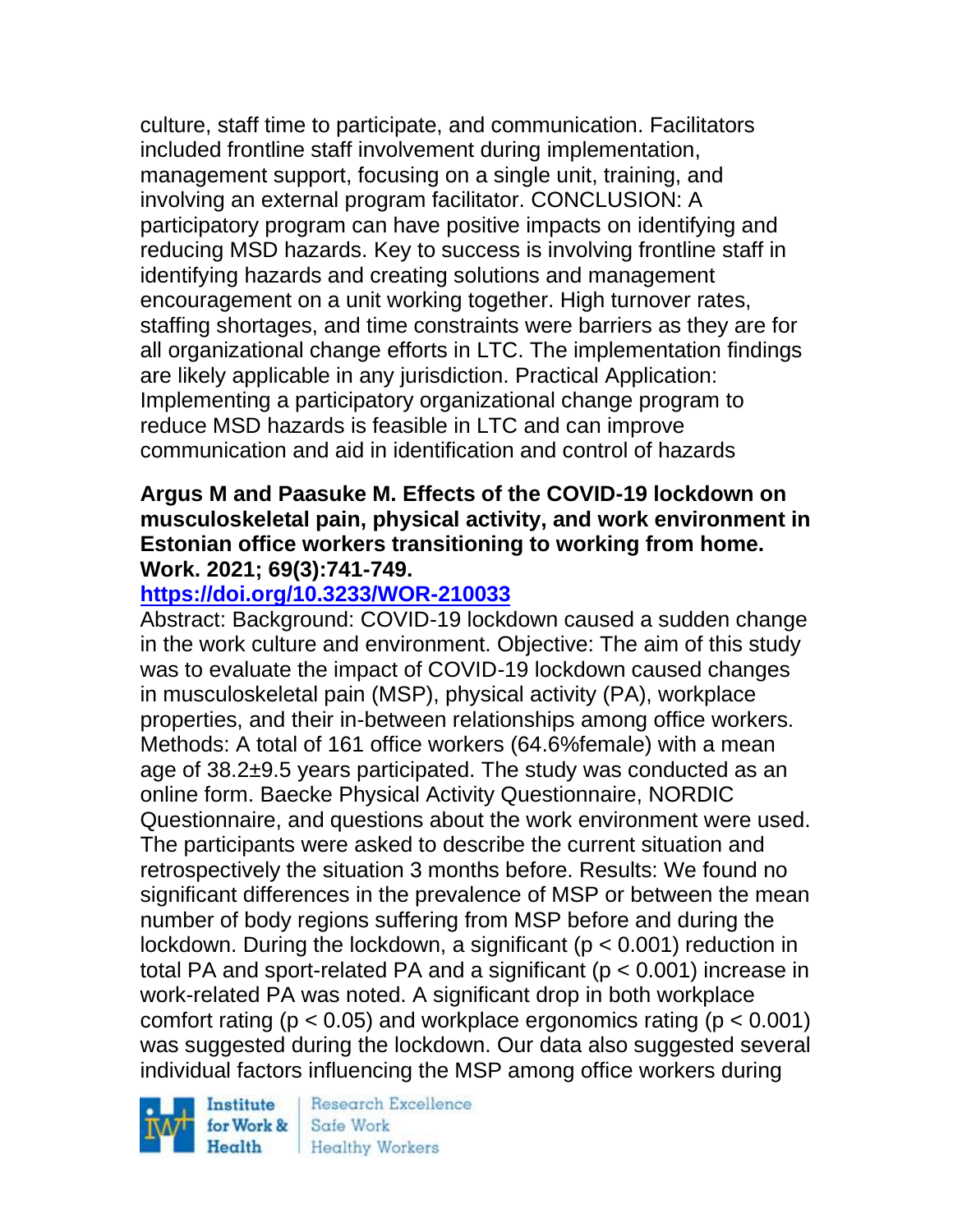the lockdown. Conclusions: Maintaining habitual physical activity level and preparing a more comfortable and ergonomic workspace can play a role in a healthier transition to working from home.

## **Arienti C, Armijo-Olivo S, Minozzi S, Tjosvold L, Lazzarini SG, Patrini M, et al. Methodological issues in rehabilitation research: a scoping review. Archives of Physical Medicine & Rehabilitation. 2021; 102(8):1614-1622.**

**<https://doi.org/10.1016/j.apmr.2021.04.006>** 

Abstract: OBJECTIVE: To identify, synthesize, and categorize the methodological issues faced by the rehabilitation field. DATA SOURCES: A scoping review was conducted using studies identified in MEDLINE, the Cochrane Library, EMBASE, Web of Science, Scopus, Physiotherapy Evidence Database, and Google Scholar up to August 2018. STUDY SELECTION: We included all type of publications describing methodological issues in rehabilitation research where rehabilitation is described as a multimodal process. The methodological issues have been categorized and classified. DATA EXTRACTION: The synthesis included qualitative and quantitative analysis. To focus the attention on rehabilitation, we post hoc divided in "specific issues" (highly related to, even if not exclusive of, rehabilitation research) and "generic issues" (common in biomedical research). DATA SYNTHESIS: Seventy-one publications were included: 68% were narrative reviews, 15% systematic reviews, 7% editorials, 4% meta-epidemiologic studies, and 5% others. Specific methodological issues include the following: problematic application of randomized controlled trials (32%), absent definition of core outcome sets (28%), poor interventions description (22%), weak methodological (conducting) and reporting quality (21%), scarce clinical practice applicability (14%), lack of blinding assessor (10%), inadequate randomization methods or inadequate allocation concealment (8%), and inadequate participants description and recruitment (8%). "Generic" issues included the following: data and statistical description (31%), authors' methodological training (7%), peer review process (6%, n=4), funding declaration (6%), ethical statement (3%), protocol registration (3%), and conflict of interest declaration (1%). CONCLUSIONS: Methodological and reporting issues might influence the quality of the evidence produced in rehabilitation research. The next steps to move forward in the field of

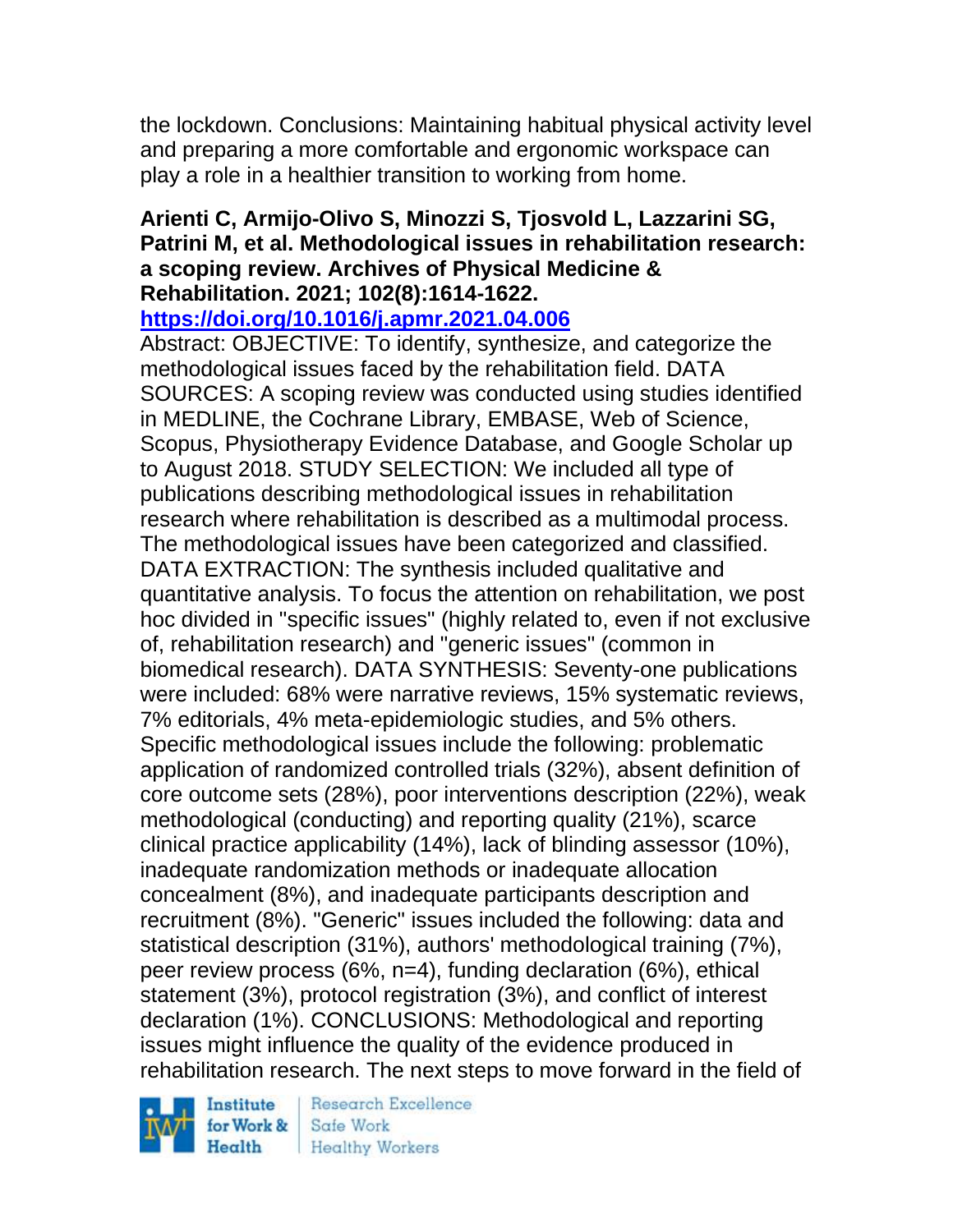rehabilitation could be to evaluate the influence of all these issues on the validity of trial results through meta-epidemiologic studies and to develop specific checklists to provide guidance to authors to improve the reporting and conduct of trials in this field

#### **Baid D, Hayles E, and Finkelstein EA. Return on investment of workplace wellness programs for chronic disease prevention: a systematic review. American Journal of Preventive Medicine. 2021; 61(2):256-266.**

# **<https://doi.org/10.1016/j.amepre.2021.02.002>**

Abstract: CONTEXT: Individuals with noncommunicable diseases account for a disproportionate share of medical expenditures, absenteeism, and presenteeism. Therefore, employers are increasingly looking to worksite wellness programs as a costcontainment strategy. Previous reviews examining whether worksite wellness programs deliver a positive return on investment have shown mixed results, possibly because the more optimistic findings come from studies with poorer methodologic quality. The purpose of this systematic review is to critically revisit and update this literature to explore that hypothesis. EVIDENCE ACQUISITION: A total of 4 databases were systematically searched for studies published before June 2019. Included studies were economic evaluations of worksite wellness programs that were based in the U.S., that lasted for at least 4 weeks, and that were with at least 1 behavior change component targeting 1 of the 4 primary modifiable behaviors for chronic disease: physical activity, healthy diet, tobacco use, and harmful consumption of alcohol. Methodologic quality was assessed using Consensus for Health Economic Criteria guidelines and the risk for selection bias associated with the study design. Data extraction (September 2019- February 2020) was followed by a narrative synthesis of worksite wellness programs characteristics and return on investment estimates. EVIDENCE SYNTHESIS: A total of 25 relevant studies were identified. After conducting a quality and bias assessment, only 2 of the 25 studies were found to have both high methodologic rigor and lower risk for selection bias. These studies found no evidence of a positive return on investment in the short term. CONCLUSIONS: The highest-quality studies do not support the hypothesis that worksite wellness programs deliver a positive return on investment within the first few years of initiation

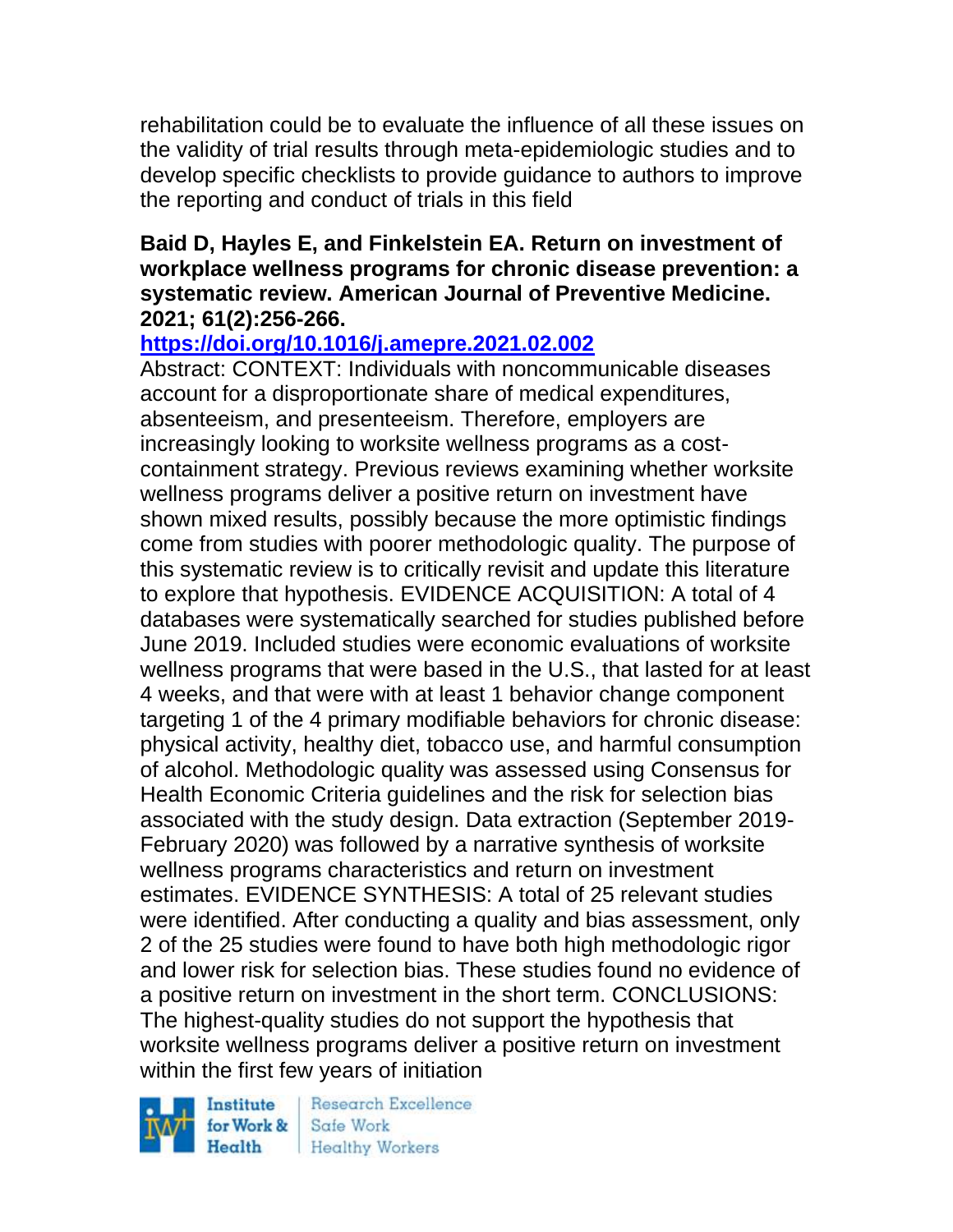**Bunner J, Prem R, and Korunka C. Perceived organizational support and perceived safety climate from the perspective of safety professionals: testing reciprocal causality using a crosslagged panel design. Journal of Safety Research. 2021; 78([epub ahead of print].**

### **<https://doi.org/10.1016/j.jsr.2021.06.006>**

Abstract: INTRODUCTION: The objective of this study was to determine the reciprocal relationship between safety professionals perceived organizational support (POS) and perceived safety climate. Safety professionals are most effective when they perceive support from management and employees and they also attribute most of their success to support from the organization. Their work directly improves safety climate, and organizations with a high safety climate show a higher value for the safety professional. The causal direction of this relationship is, however, unclear. METHOD: Using a sample of 162 safety professionals, we conducted a cross-lagged panel study over one year to examine whether safety professionals' POS improves their perceived safety climate and/or whether safety climate also increases POS over time. Data were collected at two points and, after testing for measurement invariance, a cross-lagged SEM was conducted to analyze the reciprocal relationship. RESULTS: Our findings show that safety professionals' POS was positively related to perceived safety climate over time. Perceived safety climate, however, did not contribute to safety professionals' POS. CONCLUSIONS: This study significantly adds to the discussion about the factors influencing safety professionals' successful inclusion in organizations, enabling them to perform their work and, thus, improve occupational safety. Practical Applications: Since safety climate increases in organizations in which safety professionals feel supported, this study points out the kind of support that contributes to improved organizational safety. Support for safety professionals may come in classical forms such as approval, pay, job enrichment, and information on or influence over organizational policies

**Chen H, Li H, and Goh YM. A review of construction safety climate: definitions, factors, relationship with safety behavior and research agenda. Safety Science. 2021; 142:105391. <https://doi.org/10.1016/j.ssci.2021.105391>** 



Research Excellence Healthy Workers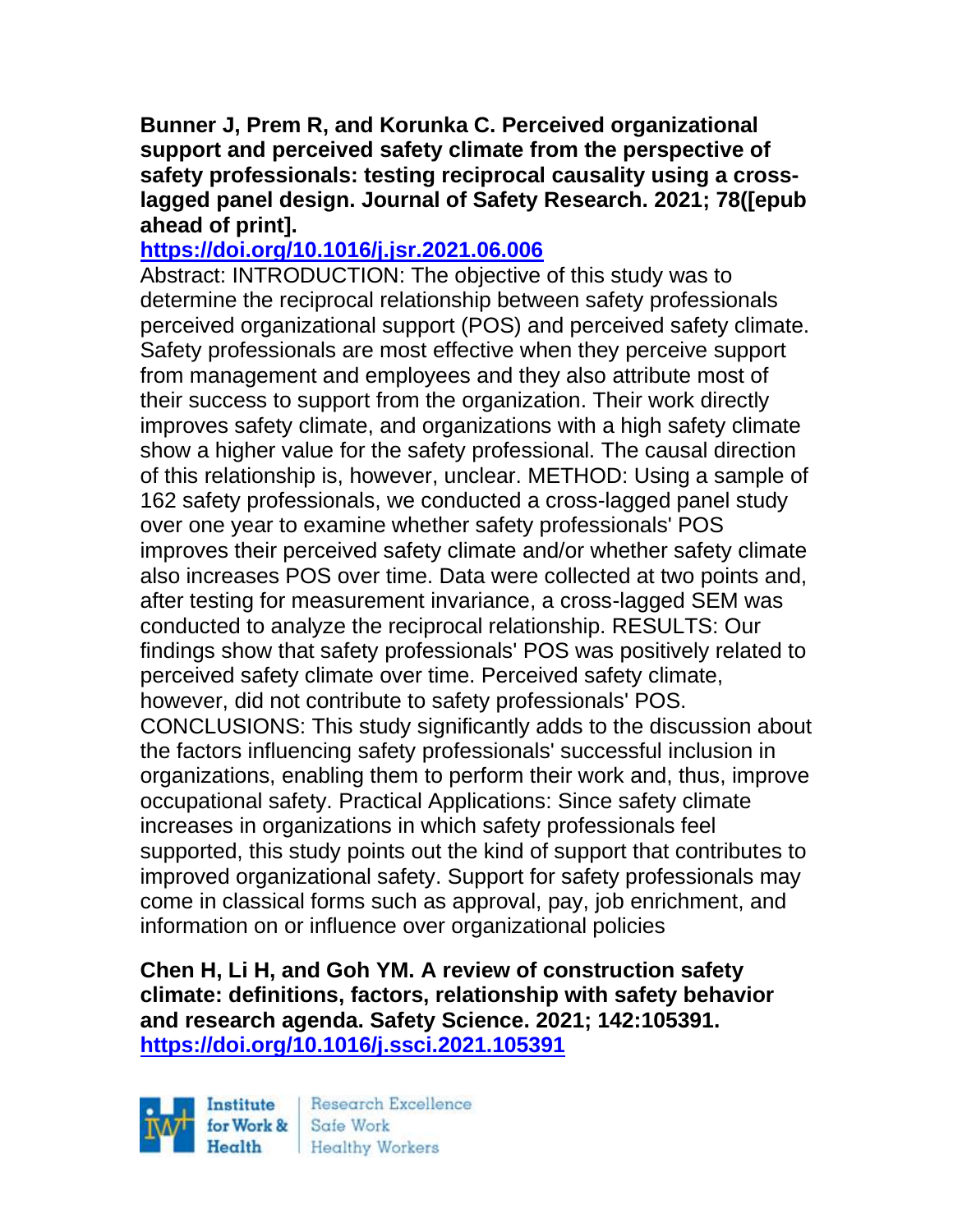#### **Crowell NA, Hanson A, Boudreau L, Robbins R, and Sokas RK. Union efforts to reduce COVID-19 infections among grocery store workers. New Solutions. 2021; 31(2):170-177.**

**<https://doi.org/10.1177/10482911211015676> [open access]** Abstract: Grocery store workers are essential workers, but often have not been provided with appropriate protection during the current pandemic. This report describes efforts made by one union local to protect workers, including negotiated paid sick leave and specific safety practices. Union representatives from 319 stores completed 1612 in-store surveys to assess compliance between 23 April 2020 and 31 August 2020. Employers provided the union with lists of workers confirmed to have COVID-19 infection through 31 December 2020. Worker infection rates were calculated using store employees represented by the union as the denominator and compared to cumulative county infection rates; outcome was dichotomized as rates higher or lower than background rates. Restrictions on reusable bags and management enforcement of customer mask usage were most strongly associated with COVID-19 rates lower than rates in the surrounding county. Stores that responded positively to worker complaints also had better outcomes. The union is currently engaging to promote improved ventilation and vaccination uptake

**Diniz Fonseca E. Accident and innovation in construction industry: learning by doing to prevent accidents and improve the production. Safety Science. 2021; 142:105389. <https://doi.org/10.1016/j.ssci.2021.105389>** 

**Greidanus MA, de Rijk AE, Frings-Dresen MHW, Tiedtke CM, Brouwers S, de Boer AGEM, et al. The use and perceived usefulness of an online toolbox targeted at employers (MiLES intervention) for enhancing successful return to work of cancer survivors. Journal of Occupational Rehabilitation. 2021; 31(2):393-404.** 

**<https://doi.org/10.1007/s10926-020-09929-4> [open access]** Abstract: PURPOSE: The MiLES intervention is a web-based intervention targeted at employers with the objective of enhancing successful return to work (RTW) of cancer survivors. The aim of this study is to gain insight into the employers' use and perceived usefulness of the MiLES intervention. METHODS: Employer

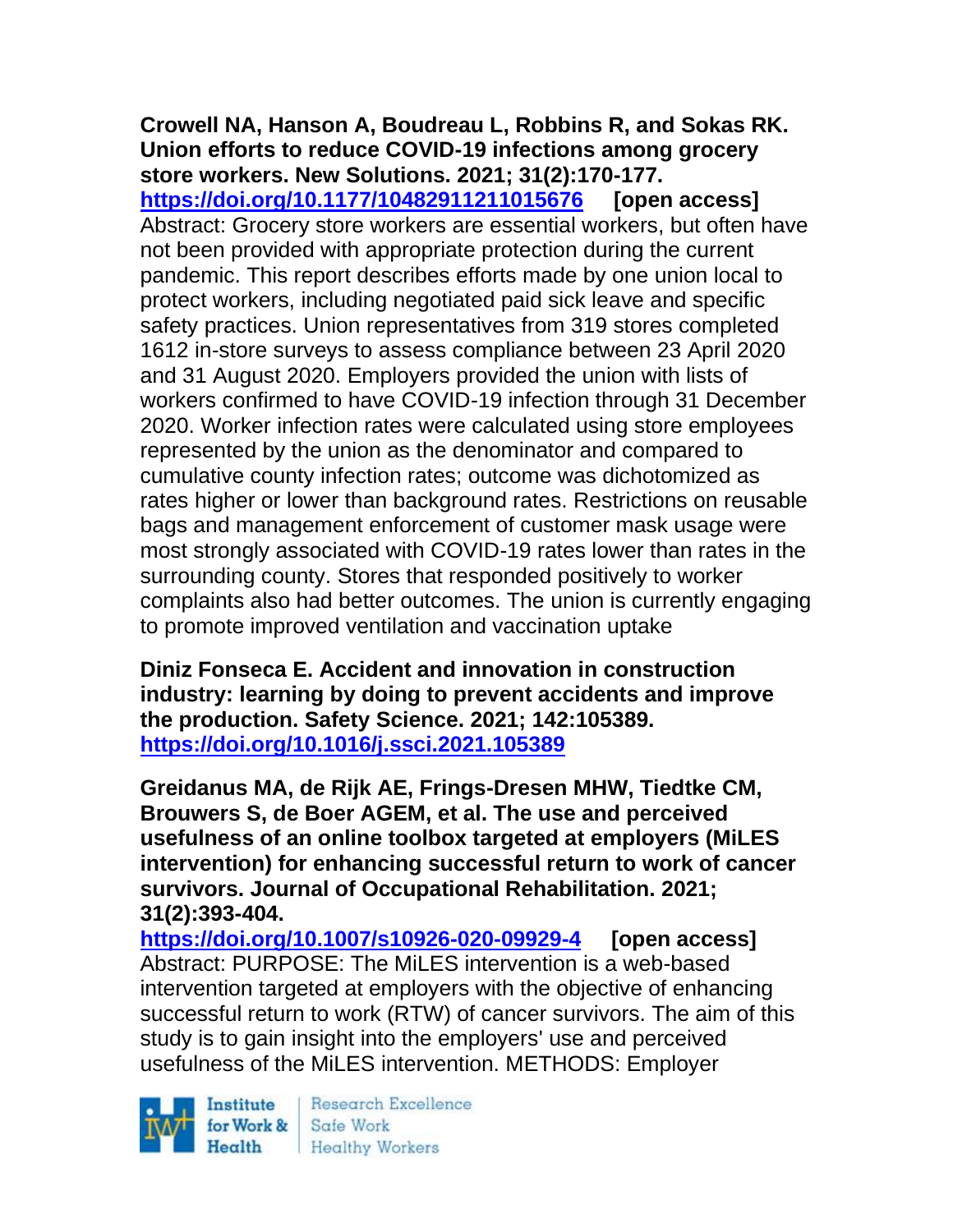representatives (e.g. Human Resource managers and supervisors) were given access to the MiLES intervention, which contains, among others, interactive videos, conversation checklists and tailored tips. After six weeks, an online questionnaire gathered data on employers' use and the perceived usefulness of the intervention. In-depth qualitative data on these topics were gathered during semi-structured interviews, which were analyzed using a content analysis. RESULTS: Thirty-one eligible employers were included. Twenty-two of them filled out the questionnaire and twenty were interviewed. Typically, employers used the intervention 2-3 times, for 26 min per visit. The usefulness of the intervention scored 7.6 out of 10 points, and all employers would recommend it to colleagues. Employers' use decreased when support needs were low and when the intervention did not correspond with their specific situation (e.g. complex reintegration trajectories). Employers perceived the intervention to be supporting and practically oriented. They appreciated the fact that the intervention was web-based and combined visual and textual content. The possibility of consulting specialized services for complex situations would further enhance its usefulness. CONCLUSION: The MiLES intervention provides employers with a useful tool in their daily practice. Its effectiveness for enhancing employers' managerial skills and cancer survivors' successful RTW is subject for further research

#### **van Hees SGM, Carlier BE, Blonk RWB, and Oomens S. Understanding work participation among employees with common mental disorders: what works, for whom, under what circumstances and how? A systematic realist review protocol. Work. 2021; 69(3):827-838.**

## **<https://doi.org/10.3233/WOR-213515>**

Abstract: BACKGROUND: Work participation among employees with common mental disorders (CMDs) is an increasingly important, yet highly complex phenomenon. Given the call for preventing instead of reacting to negative work outcomes, there is a need to understand how employees with CMDs can continue working. OBJECTIVES: 1) to provide insights in applying a realist approach to the literature review process and 2) to present a way to develop an explanatory framework on work participation, the related causal mechanisms and the interaction with the work context. METHODS: A systematic realist literature review, using stay at work (SAW) and work performance

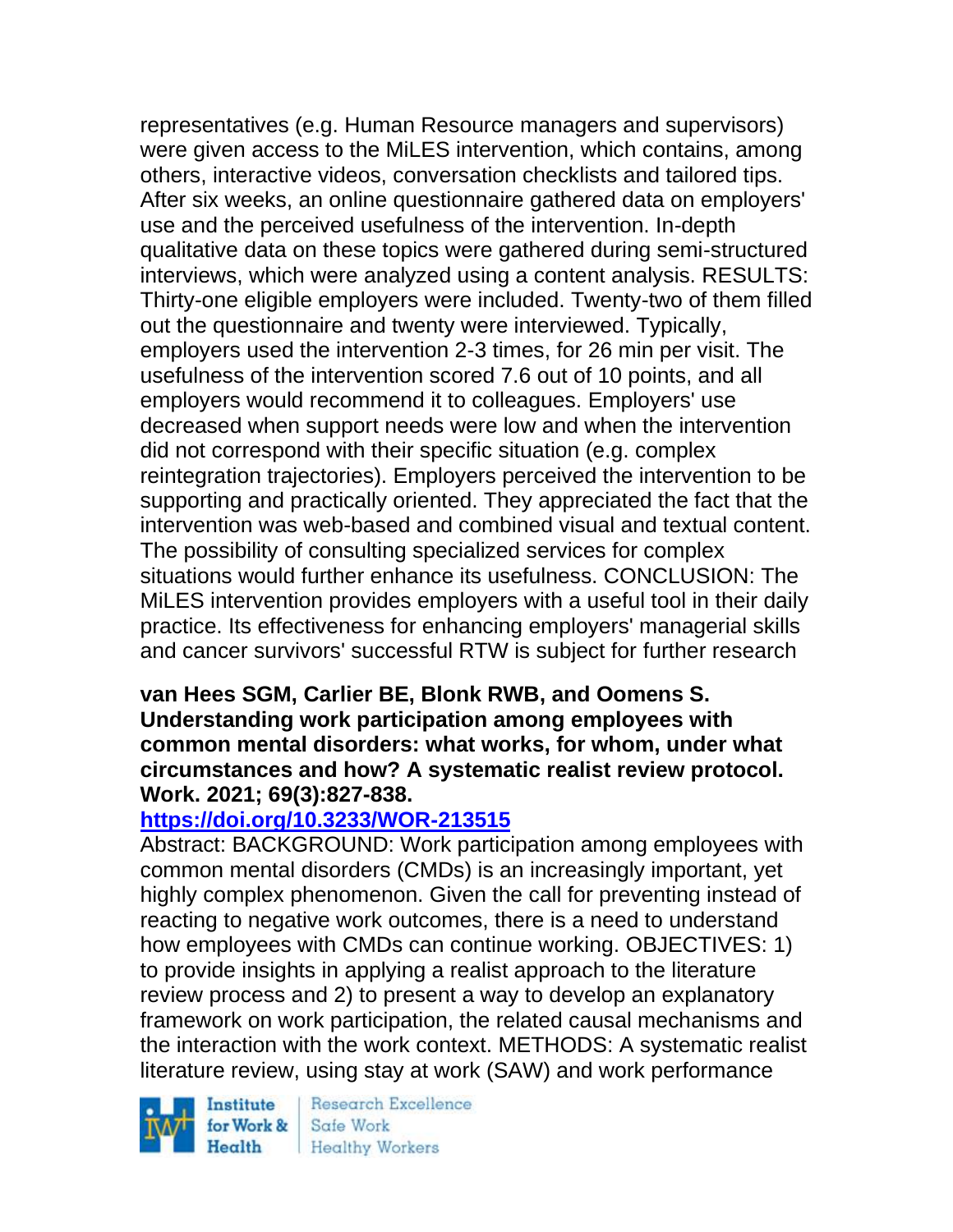(WP) as outcomes of work participation. This protocol paper explains the rationale, tools and procedures developed and used for identification, selection, appraisal and synthesis of included studies. RESULTS: The review process entailed six steps to develop so called 'middle range program theories'. Each step followed a systematic, iterative procedure using context-mechanism-outcome (CMO) configurations. CONCLUSIONS: Conducting a realist review adds on the understanding to promote work participation, by examining the heterogeneity and complexity of intervention- and observational studies. This paper facilitates other researchers within the field of occupational health by demonstrating ways to develop a framework on work participation using realist synthesis

#### **Hilton Boon M, Thomson H, Shaw B, Akl EA, Lhachimi SK, Lopez-Alcalde J, et al. Challenges in applying the GRADE approach in public health guidelines and systematic reviews: a concept article from the GRADE Public Health Group. Journal of Clinical Epidemiology. 2021; 135:42-53.**

**<https://doi.org/10.1016/j.jclinepi.2021.01.001> [open access]** Abstract: BACKGROUND AND OBJECTIVE: This article explores the need for conceptual advances and practical guidance in the application of the GRADE approach within public health contexts. METHODS: We convened an expert workshop and conducted a scoping review to identify challenges experienced by GRADE users in public health contexts. We developed this concept article through thematic analysis and an iterative process of consultation and discussion conducted with members electronically and at three GRADE Working Group meetings. RESULTS: Five priority issues can pose challenges for public health guideline developers and systematic reviewers when applying GRADE: (1) incorporating the perspectives of diverse stakeholders; (2) selecting and prioritizing health and "nonhealth" outcomes; (3) interpreting outcomes and identifying a threshold for decision-making; (4) assessing certainty of evidence from diverse sources, including nonrandomized studies; and (5) addressing implications for decision makers, including concerns about conditional recommendations. We illustrate these challenges with examples from public health guidelines and systematic reviews, identifying gaps where conceptual advances may facilitate the consistent application or further development of the

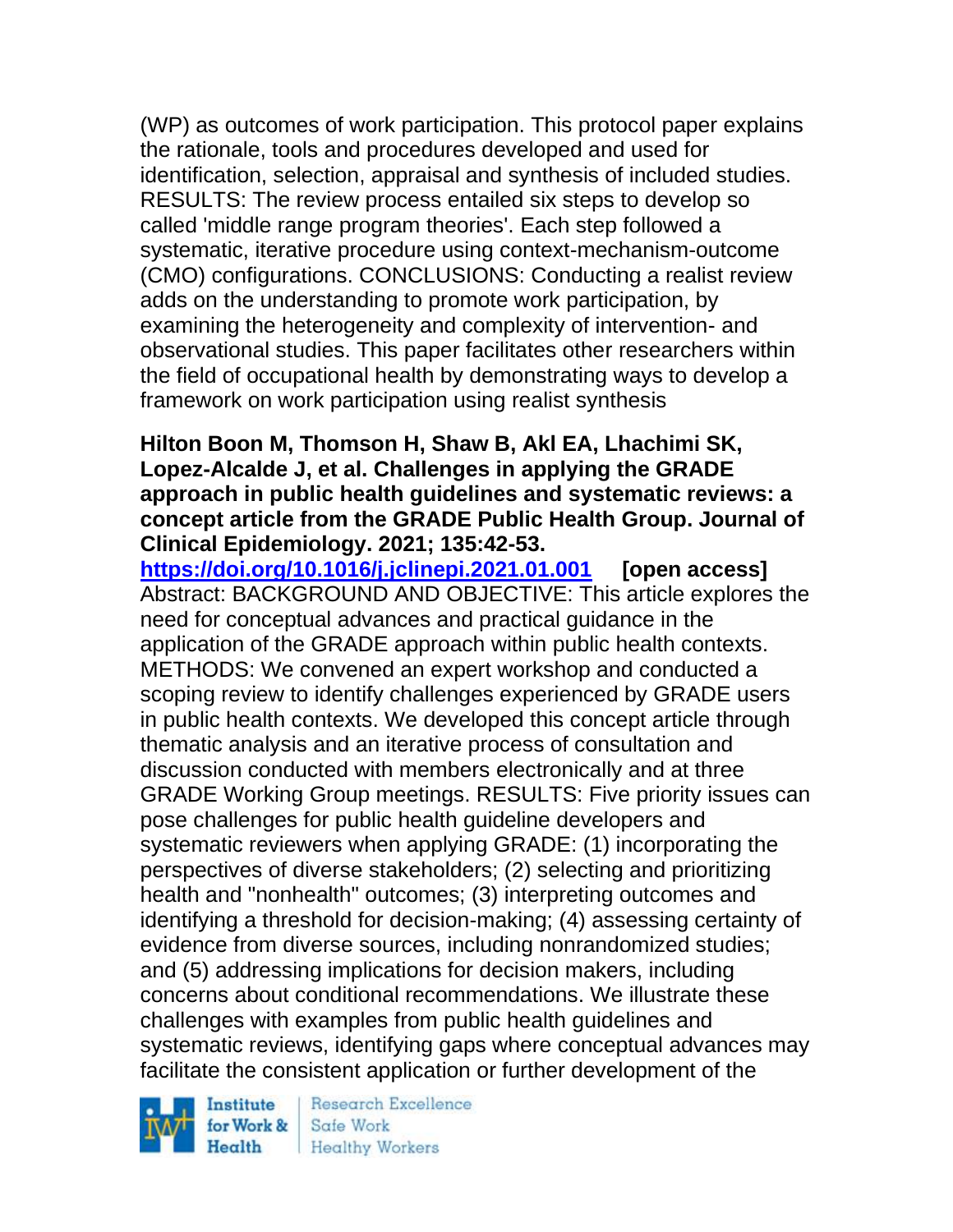methodology and provide solutions. CONCLUSION: The GRADE Public Health Group will respond to these challenges with solutions that are coherent with existing guidance and can be consistently implemented across public health decision-making contexts

#### **Kasemsan A, Joseph L, Paungmali A, Sitilertpisan P, and Pirunsan U. Prevalence of musculoskeletal pain and associated disability among professional bus drivers: a cross-sectional study. International Archives of Occupational & Environmental Health. 2021; 94(6):1263-1270.**

**<https://doi.org/10.1007/s00420-021-01683-1> [open access]** Abstract: Purpose: Professional bus drivers risk developing musculoskeletal pain (MSP) and disability due to their working condition. The current study investigates the prevalence rate of MSP and disability among professional bus drivers. Methods: A crosssectional study was conducted among 83 professional bus drivers. The prevalence rate of MSP was evaluated using a standardized Nordic musculoskeletal questionnaire. The disabilities due to the MSP were evaluated using neck disability index (NDI), Oswestry disability index (ODI) and shoulder pain and disability index (SPADI) tools. Prevalence of MSP was presented with 95% of confidence interval (CI) at an alpha level of 0.05. The 12 months and 7 days prevalence of MSP were tabulated for analysing the trend of MSP between the upper and lower body regions. Results: The drivers had a mean driving experience of 10.07  $\pm$  7.26 years. The mean driving hours/week were  $50.25 \pm 12.82$  h. Neck and back were the most affected regions with a prevalence rate of 81.9% ( $N = 68$ ) and 80.7%  $(N = 67)$  at 12 months. Back region recorded the highest 7 days prevalence rate for MSP with 53% ( $N = 44$ ). Approximately one fourth of the bus drivers population (23.9%,  $N = 16$ ) had moderate disability in back region. More than half with MSP in the neck region presented mild disability (54.4%,  $N = 37$ ). Conclusion: The bus drivers reported a high prevalence rate of MSP in the neck, back and shoulder regions with mild to moderate disabilities. Appropriate health care and rehabilitation programs are necessary for the prevention and management of MSP among the bus drivers.

## **Lancman S and Barroso BIL. Mental health: professional rehabilitation and the return to work: systematic review. Work.**

Institute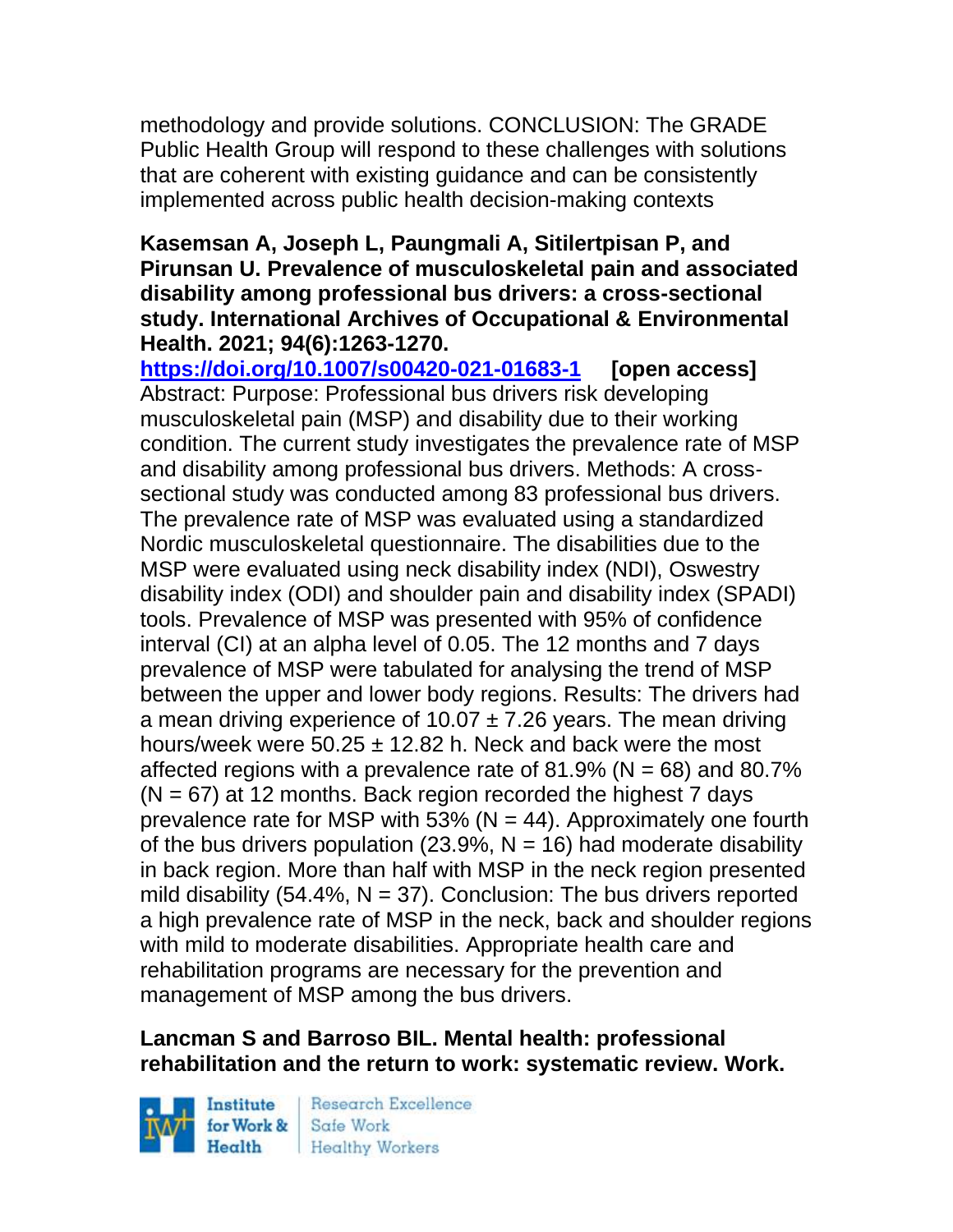### **2021; 69(2):439-448.**

### **<https://doi.org/10.3233/WOR-213489>**

Abstract: BACKGROUND: The problem of illnesses, sick leave and the necessary return to work and permanence at work has been determining the development of different protocols and professional rehabilitation programs in different countries. OBJECTIVE: We sought to identify articles that address programs for professional rehabilitation and the return to work of people laid off due to mental health problems, and to verify the results of professional rehabilitation programs and the follow-up processes for such return. METHOD: A systematic review was performed according to the criteria of the Preferred Reporting Items for Systematic Reviews and Meta-Analyzes (PRISMA). The serial search of the articles was carried out in the electronic databases: Web of Science, MEDLINE/PubMed and Scopus. The variations in the descriptors served to find a greater range of significant results for the research. RESULTS: In total, 2,306 articles were found. Another two articles that met the inclusion criteria were located through manual searches, adding up to a total of 2,308. Applying the exclusion criteria resulted in a final data set of 47 peerreviewed articles. CONCLUSIONS: The issues involving return to work and permanence in work were complex and multifaceted in the research articles studied. Recovery from Common Mental Disorders (CMDs) is a major cause of long-term sick leave and the granting of disability benefits. Many people with these diagnoses remain employed; however, further studies are needed with women, workers with fragile relationships, and immigrants

#### **Ou YK, Liu Y, Chang YP, and Lee BO. Relationship between musculoskeletal disorders and work performance of nursing staff: a comparison of hospital nursing departments. International Journal of Environmental Research and Public Health. 2021; 18(13):7085.**

**<https://doi.org/10.3390/ijerph18137085> [open access]** Abstract: This study aimed to explore the relationship between musculoskeletal disorders and the work performance of nursing staff. This cross-sectional study used the Checklist for Musculoskeletal Disorders (MSDs), the Nordic Musculoskeletal Questionnaire (NMQ), and the Work Ability Index to survey the prevalence of MSDs, as well as to determine the impact of MSDs on 117 nursing staff working in

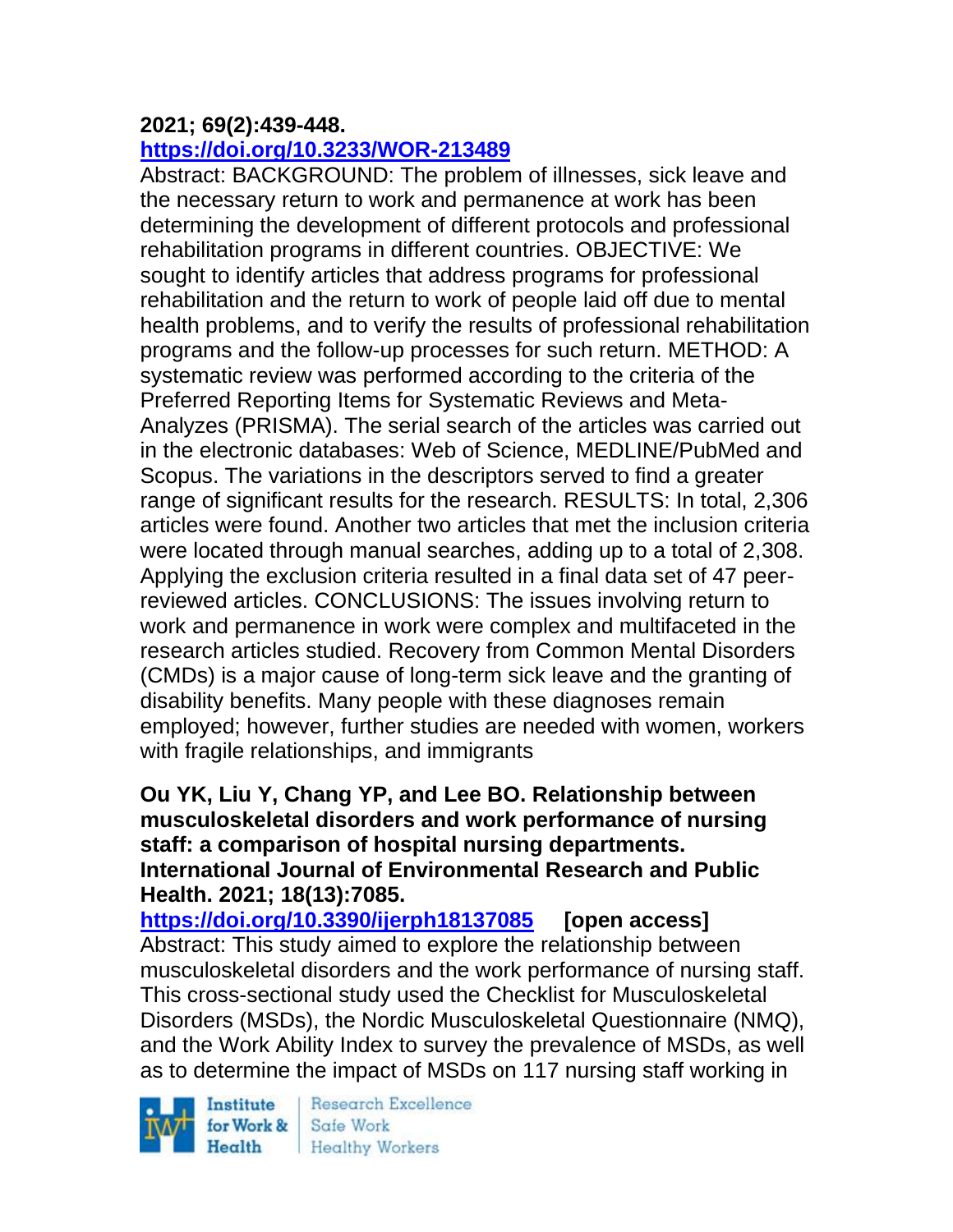an emergency department, an intensive care unit, and general wards. The findings indicate that the nursing staff were exposed to a workplace environment with a high risk of MSDs. Nursing staff in the emergency department were at a particularly high risk of MSDs in their upper and lower limbs, while those working in the intensive care unit had a particularly high risk of injuries caused by manual material handling. Analyzing the relationship between MSD risk factors and NMQ scores showed a 6 times, 3.25 times, and 2.28 times increase in MSD conditions with a high workload compared to a low workload in the hand and wrist, the lower back or waist, and the knee, respectively. Medium and high workloads were found to increase the risk of MSD, which in turn affected the work ability of the nurses

#### **Norgaard Remmen L, Fromsejer Heiberg R, Hoyrup Christiansen D, Herttua K, and Berg-Beckhoff G. Work-related musculoskeletal disorders among occupational fishermen: a systematic literature review. Occupational and Environmental Medicine. 2021; 78:522-529.**

## **<https://doi.org/10.1136/oemed-2020-106675>**

Abstract: BACKGROUND: Commercial fishing constitutes an increased risk of musculoskeletal disorders (MSD), as it consists of heavy workloads and uncontrollable strenuous settings. The aims of this systematic review were to describe the prevalence of MSD among occupational fishermen and to identify risk factors for onset work-related MSD. METHODS: All studies investigating MSD in occupational fishermen were systematically identified and reviewed. Searched databases were PubMed/MEDLINE, EMBASE and CINAHL. Two independent researchers performed the quality assessments of the studies. RESULTS: From 292 articles identified, 16 articles consisting of 13 studies were suitable for inclusion. Prevalence of overall MSD ranged from 15% to 93%. The only consistent work-related risk factor was 'working part time', while other risk factors, such as vessel and job type showed conflicting results. CONCLUSION: MSDs in occupational fishermen are common across countries. Variations observed in MSD prevalence might be due to differences in methodology, populations and definitions of MSD. Evidence on work-related risk factors for MSD is sparse and most studies were of poor methodological quality. Only working part time was identified as a consistent risk factor for MSD possibly caused by

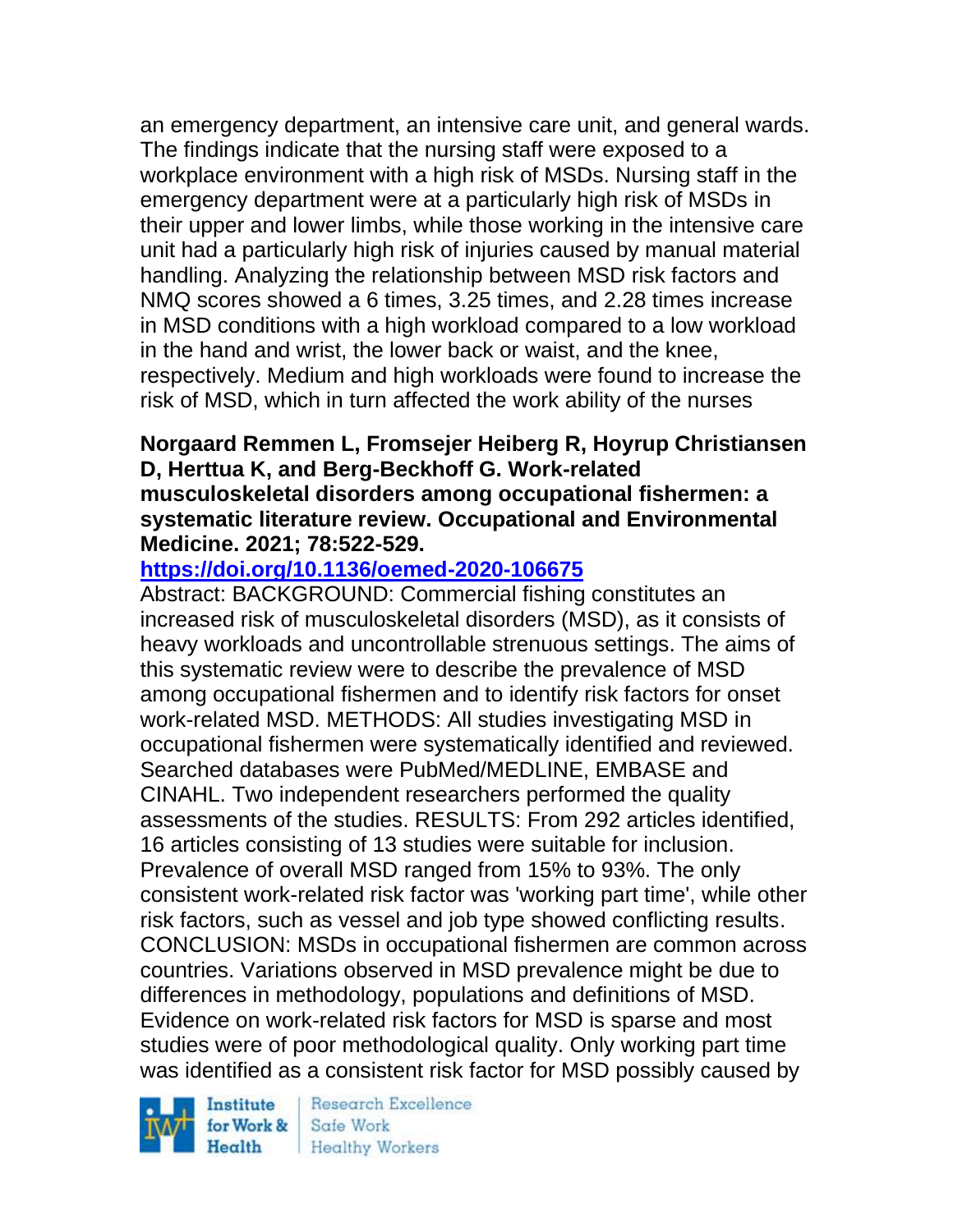a healthy worker effect. There is a need for investigating causality in longitudinal studies, including both active and retired fishermen to better understand the complexity of MSD. PROSPERO REGISTRATION NUMBER: CRD42020147318

# **Dos Santos Bunn P, de Oliveira Meireles F, de Souza Sodre R, Rodrigues AI, and da Silva EB. Risk factors for musculoskeletal injuries in military personnel: a systematic review with metaanalysis. International Archives of Occupational & Environmental Health. 2021; 94(6):1173-1189.**

**<https://doi.org/10.1007/s00420-021-01700-3>** 

Abstract: Objective: To investigate the risk factors for musculoskeletal injuries in military personnel. Methods: A systematic literature search was carried out in August 2019 and updated in July 2020 without language or time filters. The inclusion criteria were prospective studies that investigated the risk factors for injuries in military personnel. Only risk factors analyzed by at least ten studies were selected for the meta-analysis. For data analysis, the RevMan5.3 program was used to compare the number of participants with injuries between high- or low-risk groups. The measurement of dichotomous variables was one of the selected parameters for the analysis, as well as the Mantel-Haenszel statistical method, random-effects model, and analysis with a relative risk (RR) and 95% confidence interval for the included studies. Results: A total of 2,629 studies were identified through databases. Thirty-four studies met the inclusion criteria. The groups considered at risk were the oldest [RR = 1.22; (95% CI 1.06- 1.41)], with overweight or obesity [RR = 1.27; (95% CI 1.08-1, 48)], with previous injuries  $[RR = 1.15; (95\% \text{ CI} 1.01-1.30)]$ , and with the worst performance in running tests of 1,600-3,200 m  $\text{IRR} = 1.87$ ; (95% CI 1.28-2.71)]. Gender, ethnicity, and smoking were not associated with injuries. However, a subgroup analysis showed that among studies with a follow-up of fewer than 12 months, women presented  $RR = 2.44$  (95% CI 1.65-3.60) more likely to develop injuries. Conclusion: Age, overweight or obesity, previous injuries, and performance in the 1600-3200 m run are associated with an increased risk of injury in the military.

## **Stave GM, Smith SE, Hymel PA, and Heron RJL. Worksite temperature screening for COVID-19. Journal of Occupational &**

Institute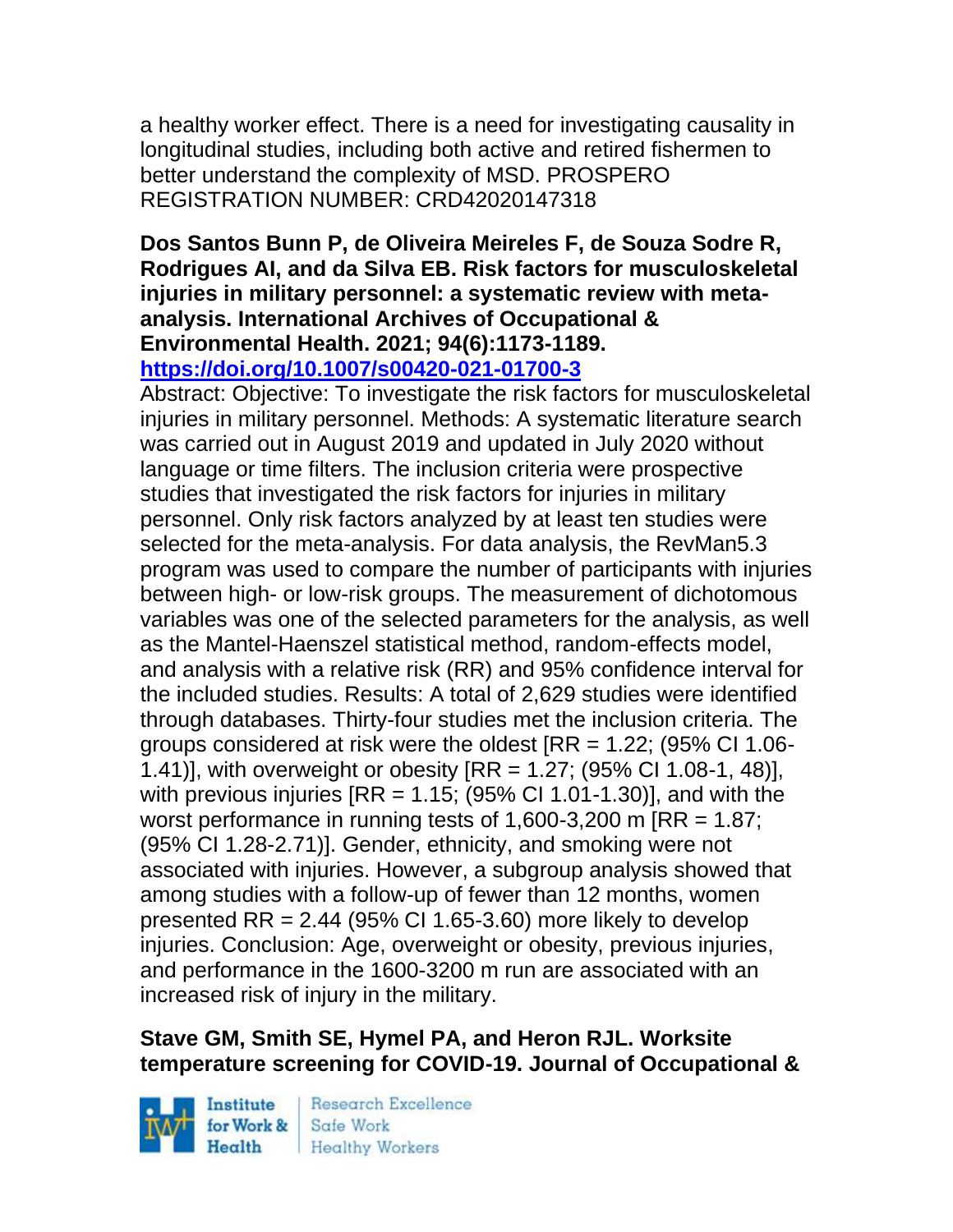# **Environmental Medicine. 2021; 63(8):638-641.**

**<https://doi.org/10.1097/JOM.0000000000002245> [open access]** Abstract: OBJECTIVE: To determine whether temperature screening is useful in detecting and reducing workplace transmission of SARS-CoV-2. METHODS: A survey was conducted to determine whether temperature screening successfully identified workers with coronavirus disease 2019 (COVID-19) among a convenience sample of medical directors of multinational corporations in a wide range of industries. RESULTS: More than 15 million screenings were performed by 14 companies. Fewer than 700 episodes of fever were identified. Of these, only about 53 cases of COVID-19 were detected. By contrast about 2000 workers with diagnosed COVID-19 were in the workplace and not detected by screening. CONCLUSIONS: One case of COVID-19 was identified by screening for approximately every 40 cases that were missed. Worksite temperature screening was ineffective for detecting workers with COVID-19 and is not recommended

**Wang S, Park J, and Wang Y. Cross-cultural comparison of firefighters' perception of mobility and occupational injury risks associated with personal protective equipment. International Journal of Occupational Safety & Ergonomics. 2021; 27(3):664- 672.** 

## **<https://doi.org/10.1080/10803548.2019.1607027>**

Abstract: Purpose. The objective of this study was to compare the effects of personal protective equipment (PPE) on firefighters' perceptions of mobility and their experienced occupational injury risks between China and the USA. Materials and methods. An online survey was conducted and a total of 328 firefighters, including 203 Chinese firefighters and 125 US firefighters, participated in the survey. Results. Both Chinese and US firefighters ranked mobility restriction as the most dissatisfactory characteristic of the current PPE. US firefighters reported the upper body as the most restricted region and self-contained breathing apparatus (SCBA) as the most dissatisfactory item. Chinese firefighters ranked boots as the leading cause of dissatisfaction, but they did not indicate any particular discomfort region. Moreover, musculoskeletal disorders (MSDs) were the most prevalent occupational injury reported by both Chinese and US firefighters. Restricted mobility while wearing PPE was closely